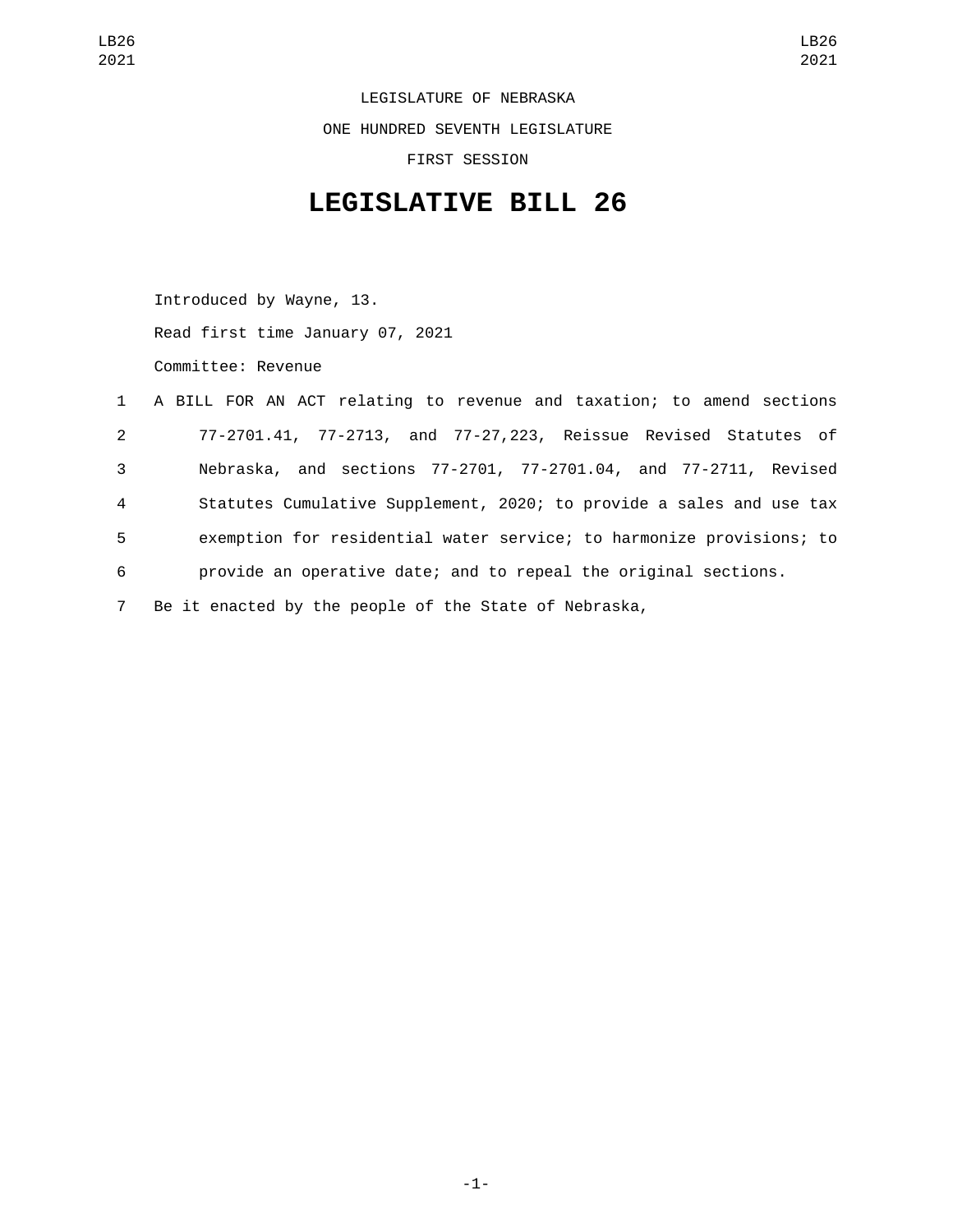| LB26<br>2021            | LB26<br>2021                                                               |
|-------------------------|----------------------------------------------------------------------------|
| 1                       | Section 1. Section 77-2701, Revised Statutes Cumulative Supplement,        |
| $\overline{2}$          | 2020, is amended to read:                                                  |
| 3                       | 77-2701 Sections 77-2701 to 77-27,135.01, 77-27,222, 77-27,235,            |
| $\overline{\mathbf{4}}$ | 77-27,236, 77-27,238, and 77-27,239 and section 4 of this act shall be     |
| 5                       | known and may be cited as the Nebraska Revenue Act of 1967.                |
| 6                       | Sec. 2. Section 77-2701.04, Revised Statutes Cumulative Supplement,        |
| $\overline{7}$          | 2020, is amended to read:                                                  |
| 8                       | 77-2701.04 For purposes of sections 77-2701.04 to 77-2713 and              |
| 9                       | 77-27,239 <u> and section 4 of this act</u> , unless the context otherwise |
| 10                      | requires, the definitions found in sections 77-2701.05 to 77-2701.55       |
| 11                      | shall be used.                                                             |
| 12                      | Sec. 3. Section 77-2701.41, Reissue Revised Statutes of Nebraska, is       |
| 13                      | amended to read:                                                           |
| 14                      | 77-2701.41 Taxpayer means any person subject to a tax imposed by           |
| 15                      | sections 77-2701 to 77-2713 and section 4 of this act.                     |
| 16                      | Sales and use taxes shall not be imposed on the gross<br>Sec. 4.           |
| 17                      | receipts from the sale, lease, or rental of and the storage, use, or       |
| 18                      | other consumption in this state of residential water service.              |
| 19                      | 5. Section 77-2711, Revised Statutes Cumulative Supplement,<br>Sec.        |
| 20                      | 2020, is amended to read:                                                  |
| 21                      | $(1)(a)$ The Tax Commissioner shall enforce sections<br>$77 - 2711$        |
| 22                      | 77-2701.04 to 77-2713 and section 4 of this act and may prescribe, adopt,  |
| 23                      | and enforce rules and regulations relating to the administration and       |
| 24                      | enforcement of such sections.                                              |
| 25                      | (b) The Tax Commissioner may prescribe the extent to which any             |
| 26                      | ruling or regulation shall be applied without retroactive effect.          |
| 27                      | Tax Commissioner may employ accountants, auditors,<br>(2)<br>The           |
| 28                      | investigators, assistants, and clerks necessary for the efficient          |
| 29                      | administration of the Nebraska Revenue Act of 1967 and may delegate        |
| 30                      | authority to his or her representatives to conduct hearings, prescribe     |

-2-

regulations, or perform any other duties imposed by such act.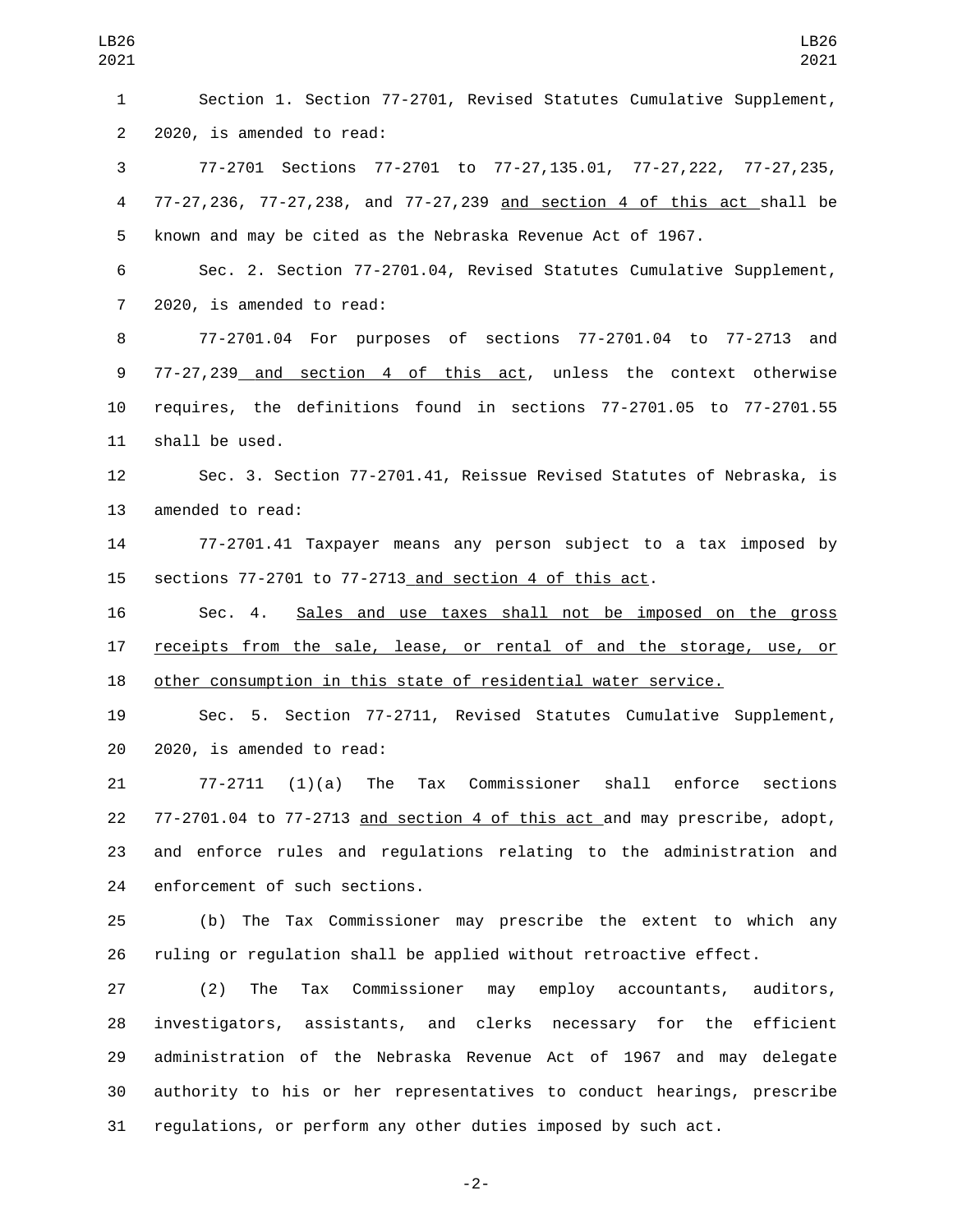(3)(a) Every seller, every retailer, and every person storing, using, or otherwise consuming in this state property purchased from a retailer shall keep such records, receipts, invoices, and other pertinent papers in such form as the Tax Commissioner may reasonably require.

 (b) Every such seller, retailer, or person shall keep such records for not less than three years from the making of such records unless the Tax Commissioner in writing sooner authorized their destruction.

 (4) The Tax Commissioner or any person authorized in writing by him or her may examine the books, papers, records, and equipment of any person selling property and any person liable for the use tax and may investigate the character of the business of the person in order to verify the accuracy of any return made or, if no return is made by the person, to ascertain and determine the amount required to be paid. In the examination of any person selling property or of any person liable for the use tax, an inquiry shall be made as to the accuracy of the reporting of city and county sales and use taxes for which the person is liable under the Local Option Revenue Act or sections 13-319, 13-324, 13-2813, and 77-6403 and the accuracy of the allocation made between the various counties, cities, villages, and municipal counties of the tax due. The Tax Commissioner may make or cause to be made copies of resale or exemption certificates and may pay a reasonable amount to the person having custody of the records for providing such copies.

 (5) The taxpayer shall have the right to keep or store his or her records at a point outside this state and shall make his or her records 25 available to the Tax Commissioner at all times.

 (6) In administration of the use tax, the Tax Commissioner may require the filing of reports by any person or class of persons having in his, her, or their possession or custody information relating to sales of property, the storage, use, or other consumption of which is subject to the tax. The report shall be filed when the Tax Commissioner requires and shall set forth the names and addresses of purchasers of the property,

-3-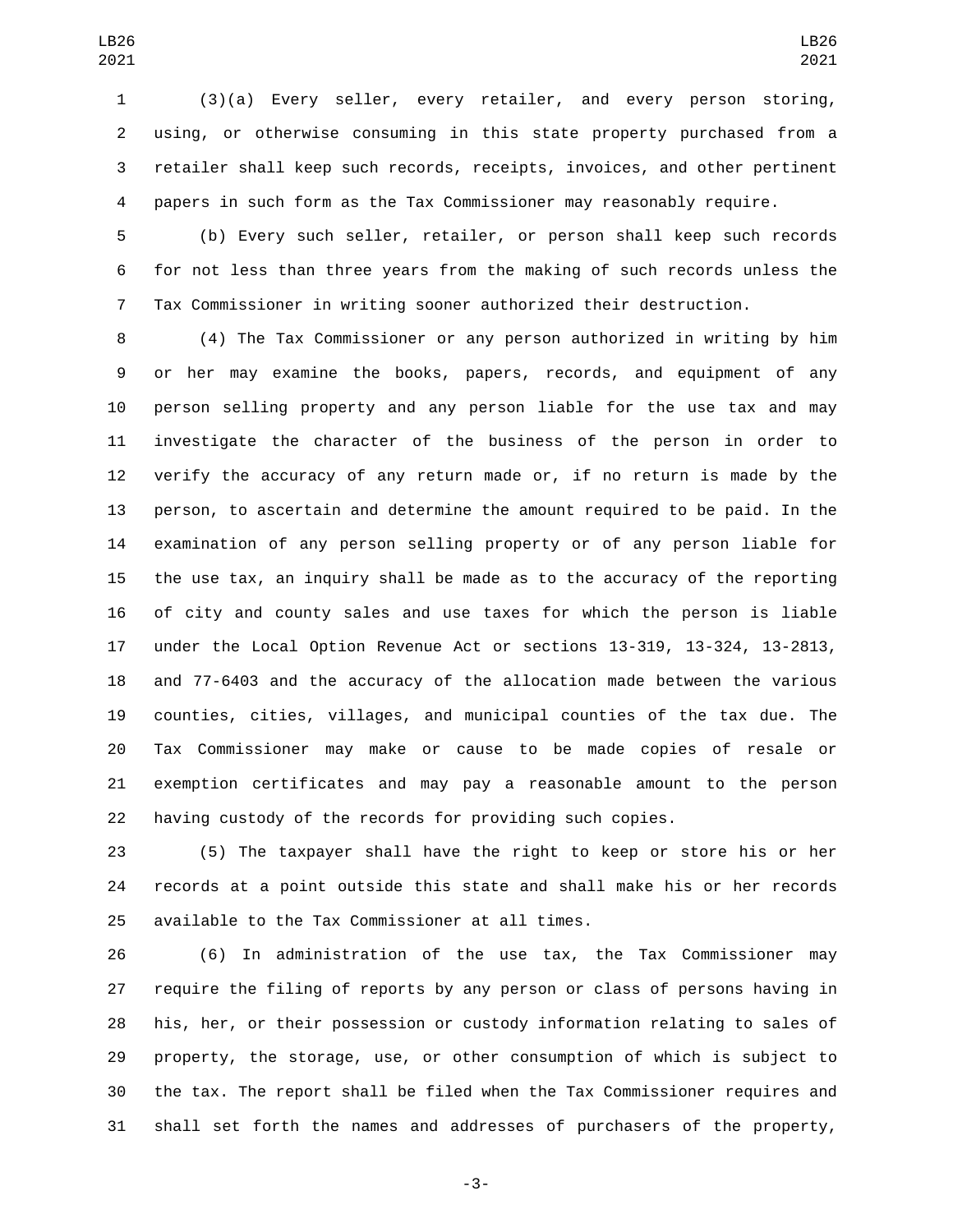the sales price of the property, the date of sale, and such other 2 information as the Tax Commissioner may require.

 (7) It shall be a Class I misdemeanor for the Tax Commissioner or any official or employee of the Tax Commissioner, the State Treasurer, or the Department of Administrative Services to make known in any manner whatever the business affairs, operations, or information obtained by an investigation of records and activities of any retailer or any other person visited or examined in the discharge of official duty or the amount or source of income, profits, losses, expenditures, or any particular thereof, set forth or disclosed in any return, or to permit any return or copy thereof, or any book containing any abstract or particulars thereof to be seen or examined by any person not connected with the Tax Commissioner. Nothing in this section shall be construed to prohibit (a) the delivery to a taxpayer, his or her duly authorized representative, or his or her successors, receivers, trustees, executors, administrators, assignees, or guarantors, if directly interested, of a certified copy of any return or report in connection with his or her tax, (b) the publication of statistics so classified as to prevent the identification of particular reports or returns and the items thereof, (c) the inspection by the Attorney General, other legal representative of the state, or county attorney of the reports or returns of any taxpayer when either (i) information on the reports or returns is considered by the Attorney General to be relevant to any action or proceeding instituted by the taxpayer or against whom an action or proceeding is being considered or has been commenced by any state agency or the county or (ii) the taxpayer has instituted an action to review the tax based thereon or an action or proceeding against the taxpayer for collection of tax or failure to comply with the Nebraska Revenue Act of 1967 is being considered or has been commenced, (d) the furnishing of any information to the United States Government or to states allowing similar privileges to the Tax Commissioner, (e) the disclosure of information and records to

-4-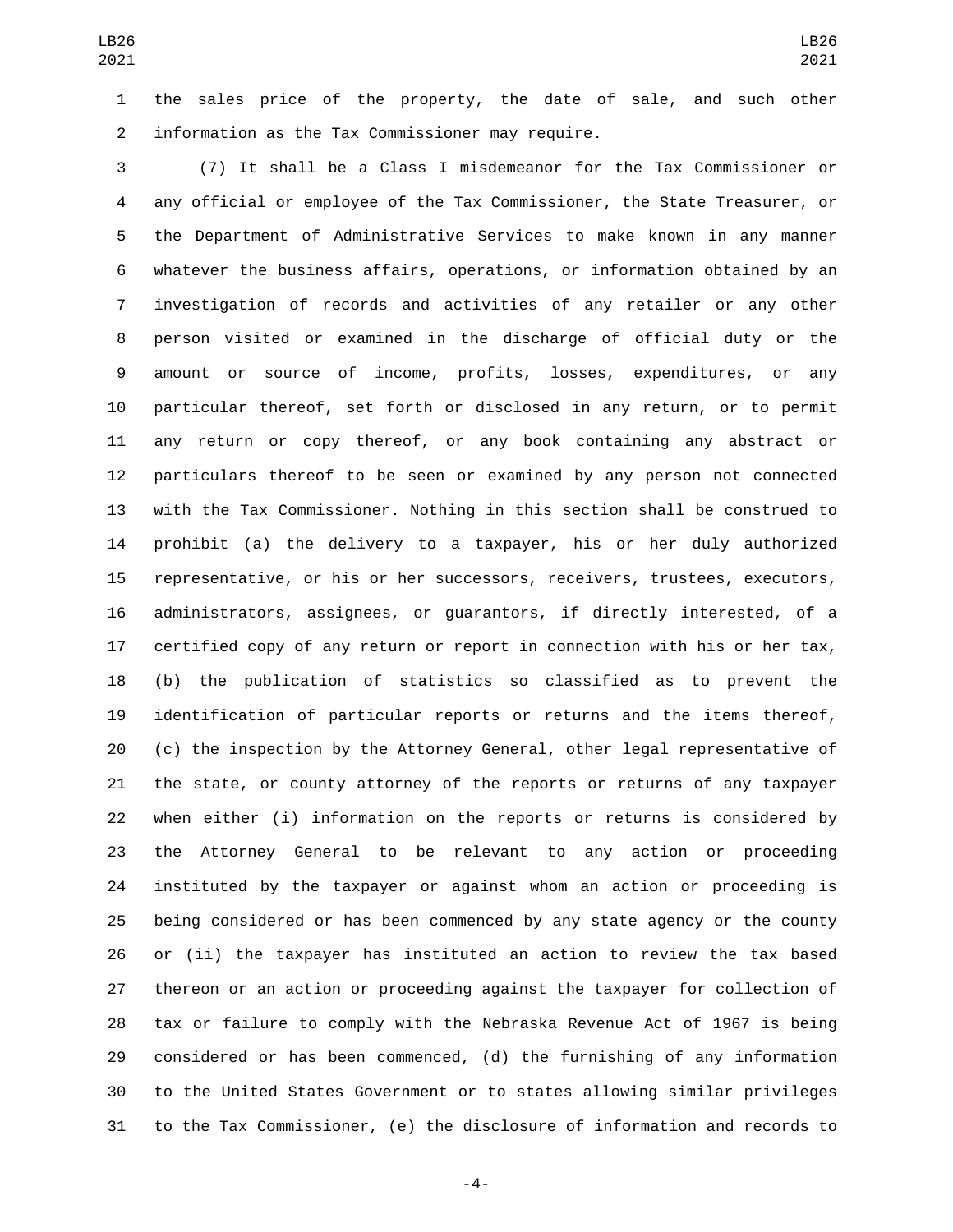a collection agency contracting with the Tax Commissioner pursuant to sections 77-377.01 to 77-377.04, (f) the disclosure to another party to a transaction of information and records concerning the transaction between the taxpayer and the other party, (g) the disclosure of information pursuant to section 77-27,195, 77-5731, 77-6837, or 77-6839, or (h) the disclosure of information to the Department of Labor necessary for the administration of the Employment Security Law, the Contractor Registration Act, or the Employee Classification Act.

 (8) Notwithstanding the provisions of subsection (7) of this section, the Tax Commissioner may permit the Postal Inspector of the United States Postal Service or his or her delegates to inspect the reports or returns of any person filed pursuant to the Nebraska Revenue Act of 1967 when information on the reports or returns is relevant to any action or proceeding instituted or being considered by the United States Postal Service against such person for the fraudulent use of the mails to carry and deliver false and fraudulent tax returns to the Tax Commissioner with the intent to defraud the State of Nebraska or to evade 18 the payment of Nebraska state taxes.

 (9) Notwithstanding the provisions of subsection (7) of this section, the Tax Commissioner may permit other tax officials of this state to inspect the tax returns, reports, and applications filed under sections 77-2701.04 to 77-2713 and section 4 of this act, but such inspection shall be permitted only for purposes of enforcing a tax law and only to the extent and under the conditions prescribed by the rules 25 and regulations of the Tax Commissioner.

 (10) Notwithstanding the provisions of subsection (7) of this section, the Tax Commissioner may, upon request, provide the county board of any county which has exercised the authority granted by section 81-3716 with a list of the names and addresses of the hotels located within the county for which lodging sales tax returns have been filed or for which lodging sales taxes have been remitted for the county's County

-5-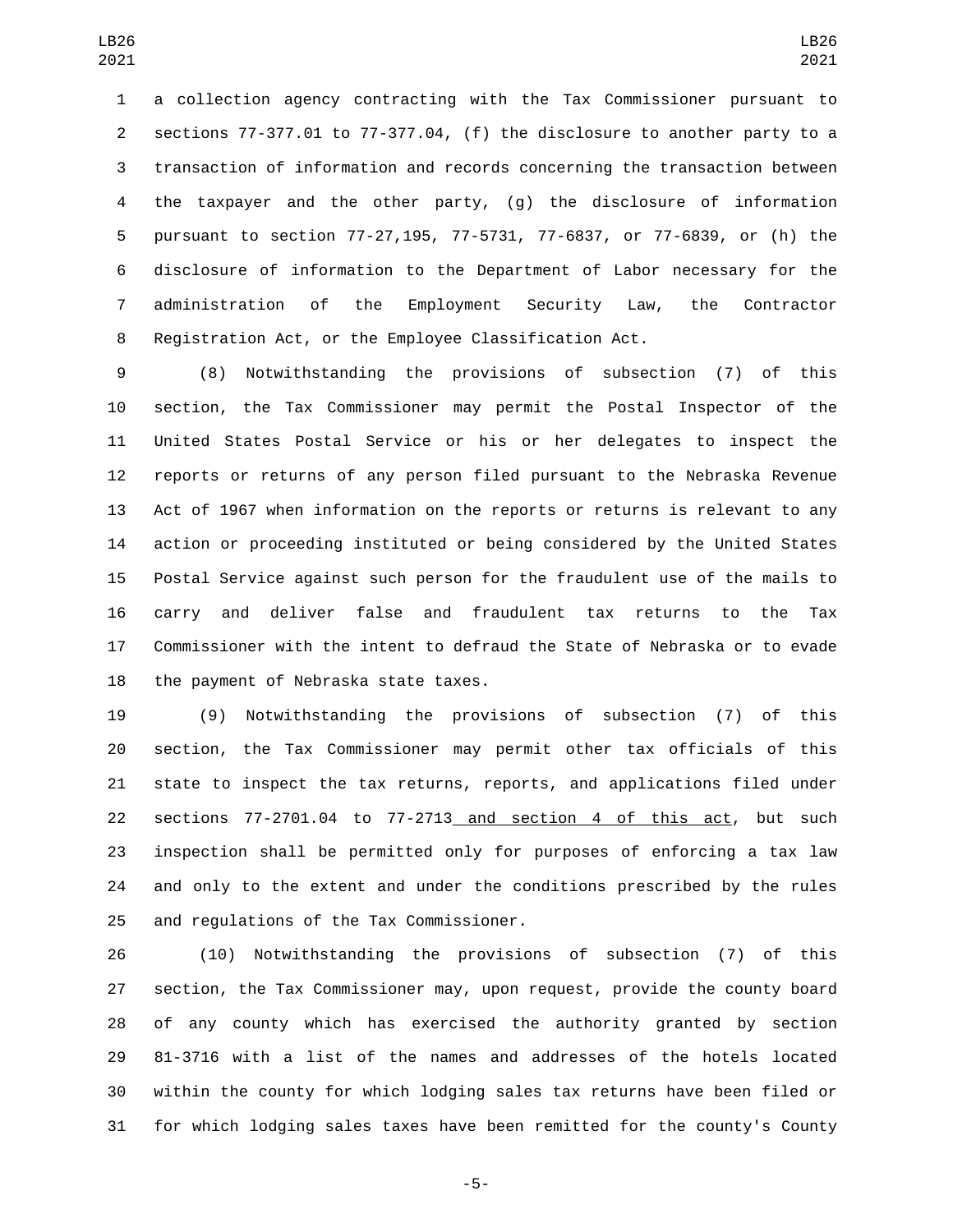Visitors Promotion Fund under the Nebraska Visitors Development Act.

 The information provided by the Tax Commissioner shall indicate only the names and addresses of the hotels located within the requesting county for which lodging sales tax returns have been filed for a specified period and the fact that lodging sales taxes remitted by or on behalf of the hotel have constituted a portion of the total sum remitted by the state to the county for a specified period under the provisions of the Nebraska Visitors Development Act. No additional information shall be 9 revealed.

 (11)(a) Notwithstanding the provisions of subsection (7) of this section, the Tax Commissioner shall, upon written request by the Auditor of Public Accounts or the office of Legislative Audit, make tax returns and tax return information open to inspection by or disclosure to the Auditor of Public Accounts or employees of the office of Legislative Audit for the purpose of and to the extent necessary in making an audit of the Department of Revenue pursuant to section 50-1205 or 84-304. Confidential tax returns and tax return information shall be audited only upon the premises of the Department of Revenue. All audit workpapers pertaining to the audit of the Department of Revenue shall be stored in a 20 secure place in the Department of Revenue.

 (b) No employee of the Auditor of Public Accounts or the office of Legislative Audit shall disclose to any person, other than another Auditor of Public Accounts or office employee whose official duties require such disclosure, any return or return information described in the Nebraska Revenue Act of 1967 in a form which can be associated with or otherwise identify, directly or indirectly, a particular taxpayer.

 (c) Any person who violates the provisions of this subsection shall be guilty of a Class I misdemeanor. For purposes of this subsection, employee includes a former Auditor of Public Accounts or office of 30 Legislative Audit employee.

(12) For purposes of this subsection and subsections (11) and (14)

-6-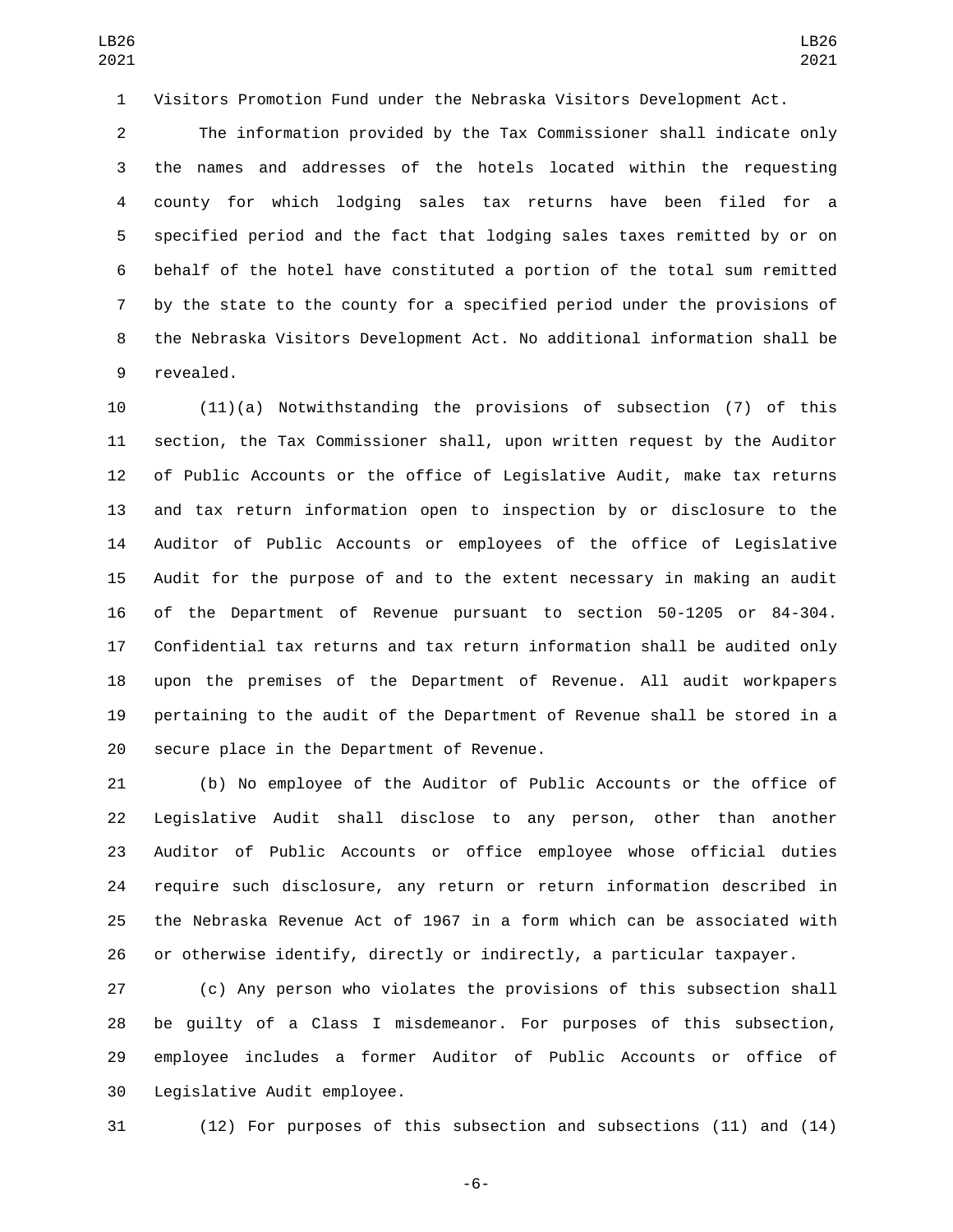of this section:1

 (a) Disclosure means the making known to any person in any manner a 3 tax return or return information;

LB26 

(b) Return information means:4

 (i) A taxpayer's identification number and (A) the nature, source, or amount of his or her income, payments, receipts, deductions, exemptions, credits, assets, liabilities, net worth, tax liability, tax withheld, deficiencies, overassessments, or tax payments, whether the taxpayer's return was, is being, or will be examined or subject to other investigation or processing or (B) any other data received by, recorded by, prepared by, furnished to, or collected by the Tax Commissioner with respect to a return or the determination of the existence or possible existence of liability or the amount of liability of any person for any tax, penalty, interest, fine, forfeiture, or other imposition or offense; 15 and

 (ii) Any part of any written determination or any background file document relating to such written determination; and

 (c) Tax return or return means any tax or information return or claim for refund required by, provided for, or permitted under sections 77-2701 to 77-2713 and section 4 of this act which is filed with the Tax Commissioner by, on behalf of, or with respect to any person and any amendment or supplement thereto, including supporting schedules, attachments, or lists which are supplemental to or part of the filed 24 return.

 (13) Notwithstanding the provisions of subsection (7) of this section, the Tax Commissioner shall, upon request, provide any municipality which has adopted the local option sales tax under the Local Option Revenue Act with a list of the names and addresses of the retailers which have collected the local option sales tax for the municipality. The request may be made annually and shall be submitted to the Tax Commissioner on or before June 30 of each year. The information

-7-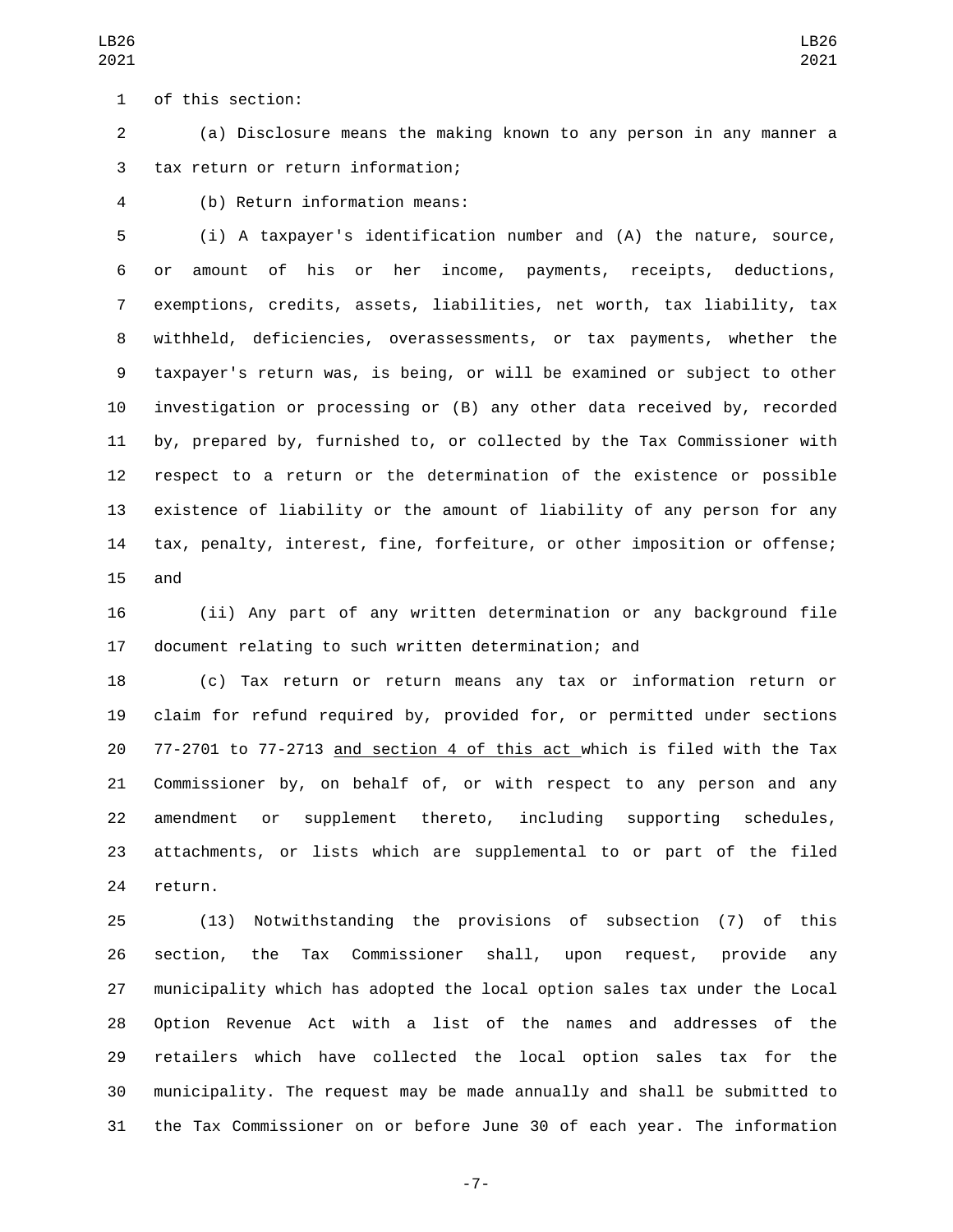provided by the Tax Commissioner shall indicate only the names and addresses of the retailers. The Tax Commissioner may provide additional information to a municipality so long as the information does not include any data detailing the specific revenue, expenses, or operations of any 5 particular business.

 (14)(a) Notwithstanding the provisions of subsection (7) of this section, the Tax Commissioner shall, upon written request, provide an individual certified under subdivision (b) of this subsection representing a municipality which has adopted the local option sales and use tax under the Local Option Revenue Act with confidential sales and use tax returns and sales and use tax return information regarding taxpayers that possess a sales tax permit and the amounts remitted by such permitholders at locations within the boundaries of the requesting municipality or with confidential business use tax returns and business use tax return information regarding taxpayers that file a Nebraska and Local Business Use Tax Return and the amounts remitted by such taxpayers at locations within the boundaries of the requesting municipality. Any written request pursuant to this subsection shall provide the Department of Revenue with no less than ten business days to prepare the sales and use tax returns and sales and use tax return information requested. The individual certified under subdivision (b) of this subsection shall review such returns and return information only upon the premises of the department, except that such limitation shall not apply if the certifying municipality has an agreement in effect under the Nebraska Advantage Transformational Tourism and Redevelopment Act. In such case, the individual certified under subdivision (b) of this subsection may request that copies of such returns and return information be sent to him or her by electronic transmission, secured in a manner as determined by the Tax 29 Commissioner.

 (b) Each municipality that seeks to request information under subdivision (a) of this subsection shall certify to the Department of

-8-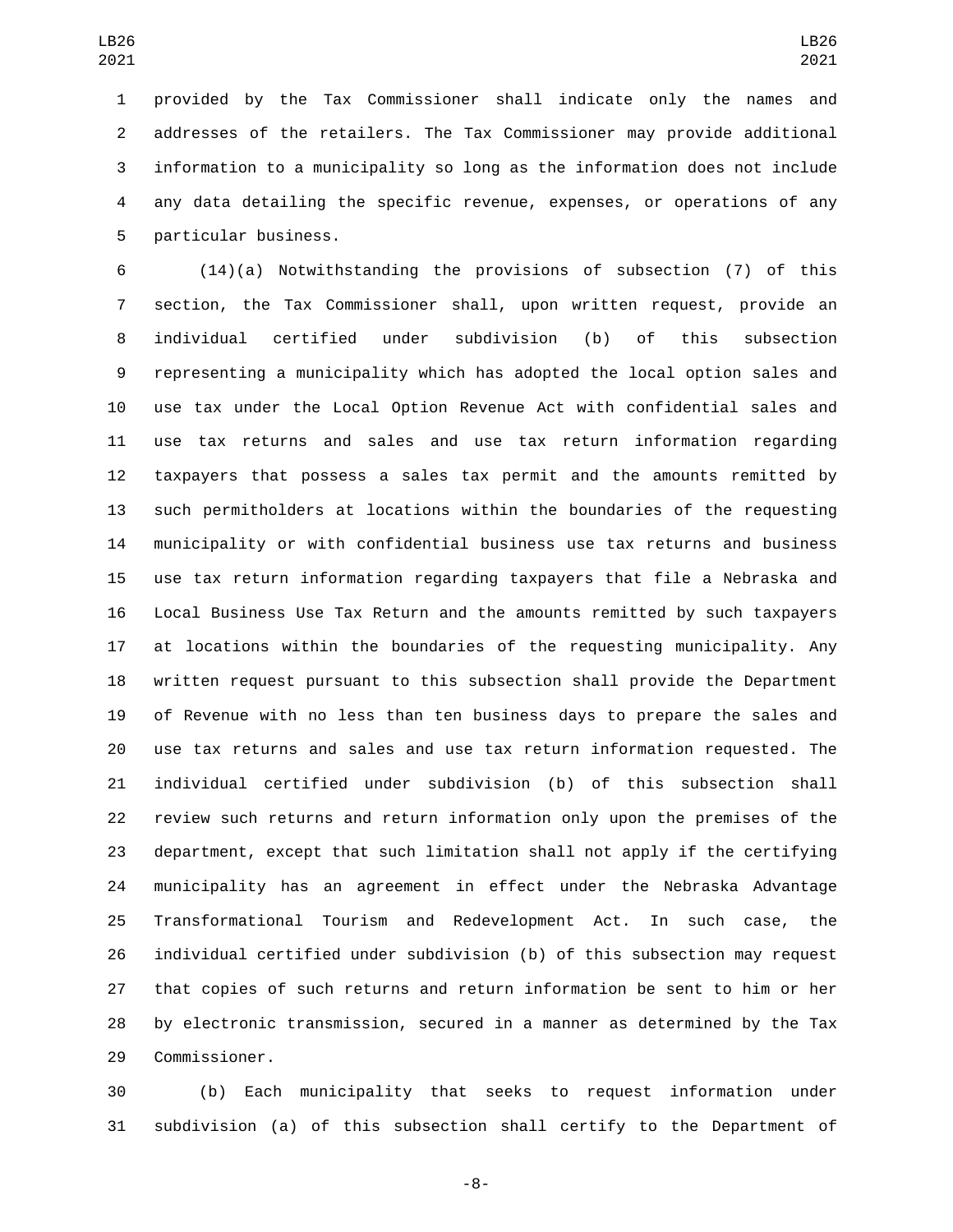Revenue one individual who is authorized by such municipality to make such request and review the documents described in subdivision (a) of this subsection. The individual may be a municipal employee or an individual who contracts with the requesting municipality to provide financial, accounting, or other administrative services.

 (c) No individual certified by a municipality pursuant to subdivision (b) of this subsection shall disclose to any person any information obtained pursuant to a review under this subsection. An individual certified by a municipality pursuant to subdivision (b) of this subsection shall remain subject to this subsection after he or she (i) is no longer certified or (ii) is no longer in the employment of or 12 under contract with the certifying municipality.

 (d) Any person who violates the provisions of this subsection shall 14 be quilty of a Class I misdemeanor.

 (e) The Department of Revenue shall not be held liable by any person for an impermissible disclosure by a municipality or any agent or employee thereof of any information obtained pursuant to a review under 18 this subsection.

 (15) In all proceedings under the Nebraska Revenue Act of 1967, the Tax Commissioner may act for and on behalf of the people of the State of Nebraska. The Tax Commissioner in his or her discretion may waive all or part of any penalties provided by the provisions of such act or interest on delinquent taxes specified in section 45-104.02, as such rate may from 24 time to time be adjusted.

 (16)(a) The purpose of this subsection is to set forth the state's policy for the protection of the confidentiality rights of all participants in the system operated pursuant to the streamlined sales and use tax agreement and of the privacy interests of consumers who deal with 29 model 1 sellers.

30 (b) For purposes of this subsection:

(i) Anonymous data means information that does not identify a

-9-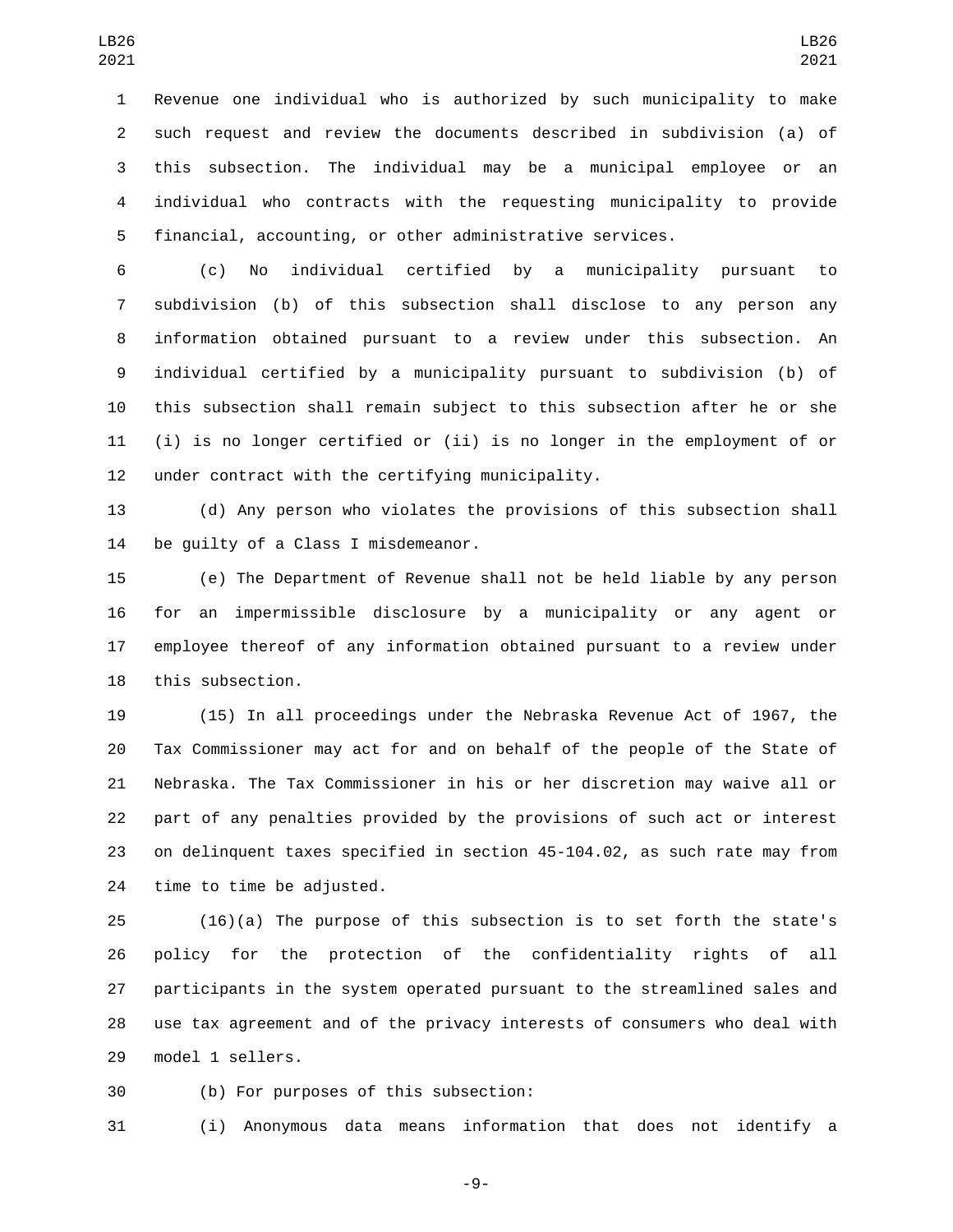(ii) Confidential taxpayer information means all information that is protected under a member state's laws, regulations, and privileges; and (iii) Personally identifiable information means information that 5 identifies a person.

 (c) The state agrees that a fundamental precept for model 1 sellers is to preserve the privacy of consumers by protecting their anonymity. With very limited exceptions, a certified service provider shall perform its tax calculation, remittance, and reporting functions without retaining the personally identifiable information of consumers.

 (d) The governing board of the member states in the streamlined sales and use tax agreement may certify a certified service provider only if that certified service provider certifies that:

 (i) Its system has been designed and tested to ensure that the 15 fundamental precept of anonymity is respected;

 (ii) Personally identifiable information is only used and retained to the extent necessary for the administration of model 1 with respect to 18 exempt purchasers;

 (iii) It provides consumers clear and conspicuous notice of its information practices, including what information it collects, how it collects the information, how it uses the information, how long, if at all, it retains the information, and whether it discloses the information to member states. Such notice shall be satisfied by a written privacy policy statement accessible by the public on the web site of the 25 certified service provider;

 (iv) Its collection, use, and retention of personally identifiable information is limited to that required by the member states to ensure the validity of exemptions from taxation that are claimed by reason of a consumer's status or the intended use of the goods or services purchased; 30 and

(v) It provides adequate technical, physical, and administrative

LB26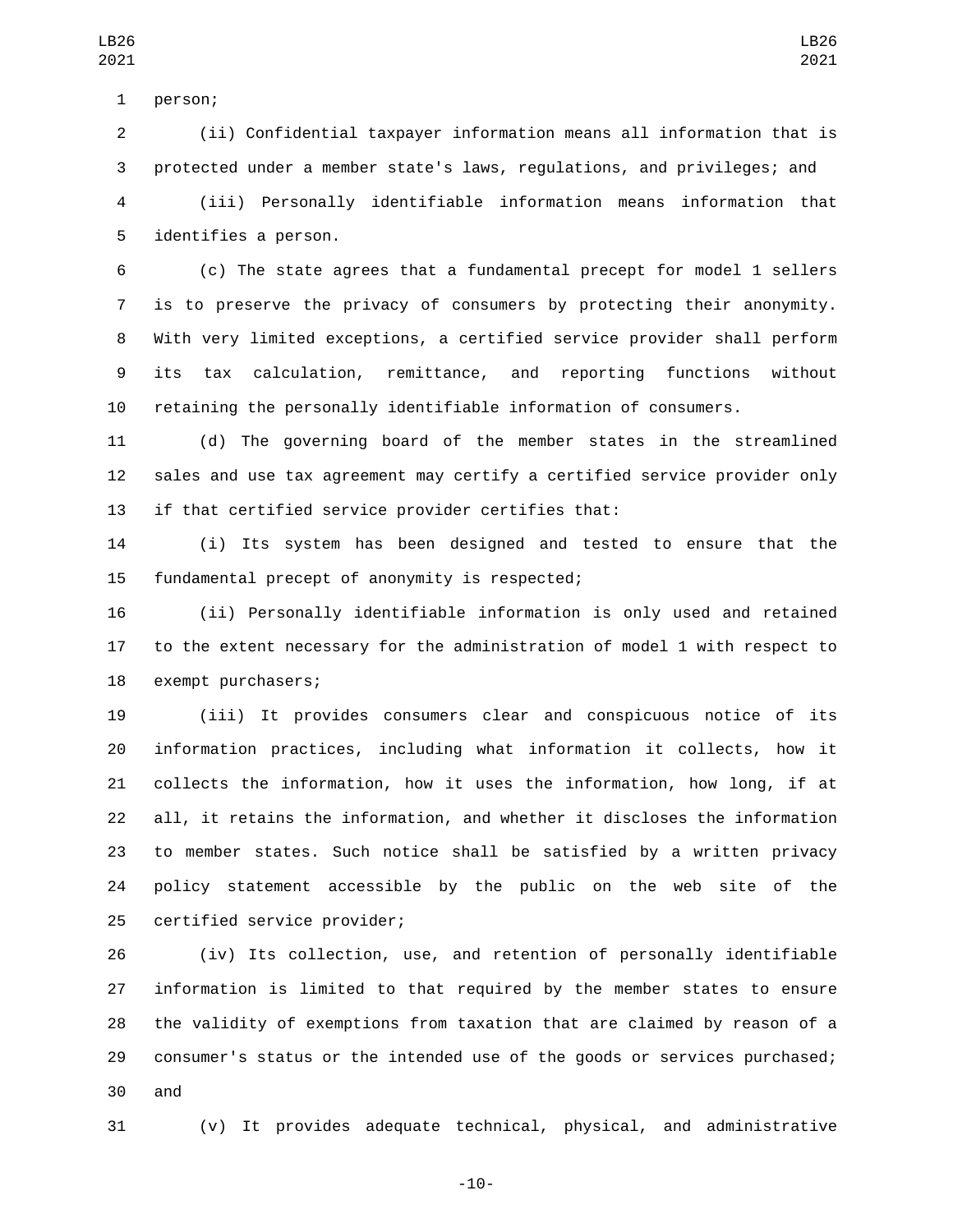safeguards so as to protect personally identifiable information from unauthorized access and disclosure.2

 (e) The state shall provide public notification to consumers, including exempt purchasers, of the state's practices relating to the collection, use, and retention of personally identifiable information.

 (f) When any personally identifiable information that has been collected and retained is no longer required for the purposes set forth 8 in subdivision  $(16)(d)(iv)$  of this section, such information shall no 9 longer be retained by the member states.

 (g) When personally identifiable information regarding an individual is retained by or on behalf of the state, it shall provide reasonable access by such individual to his or her own information in the state's possession and a right to correct any inaccurately recorded information.

 (h) If anyone other than a member state, or a person authorized by that state's law or the agreement, seeks to discover personally identifiable information, the state from whom the information is sought should make a reasonable and timely effort to notify the individual of 18 such request.

 (i) This privacy policy is subject to enforcement by the Attorney 20 General.

 (j) All other laws and regulations regarding the collection, use, and maintenance of confidential taxpayer information remain fully applicable and binding. Without limitation, this subsection does not 24 enlarge or limit the state's authority to:

 (i) Conduct audits or other reviews as provided under the agreement 26 and state law;

 (ii) Provide records pursuant to the federal Freedom of Information Act, disclosure laws with governmental agencies, or other regulations;

 (iii) Prevent, consistent with state law, disclosure of confidential 30 taxpayer information;

(iv) Prevent, consistent with federal law, disclosure or misuse of

-11-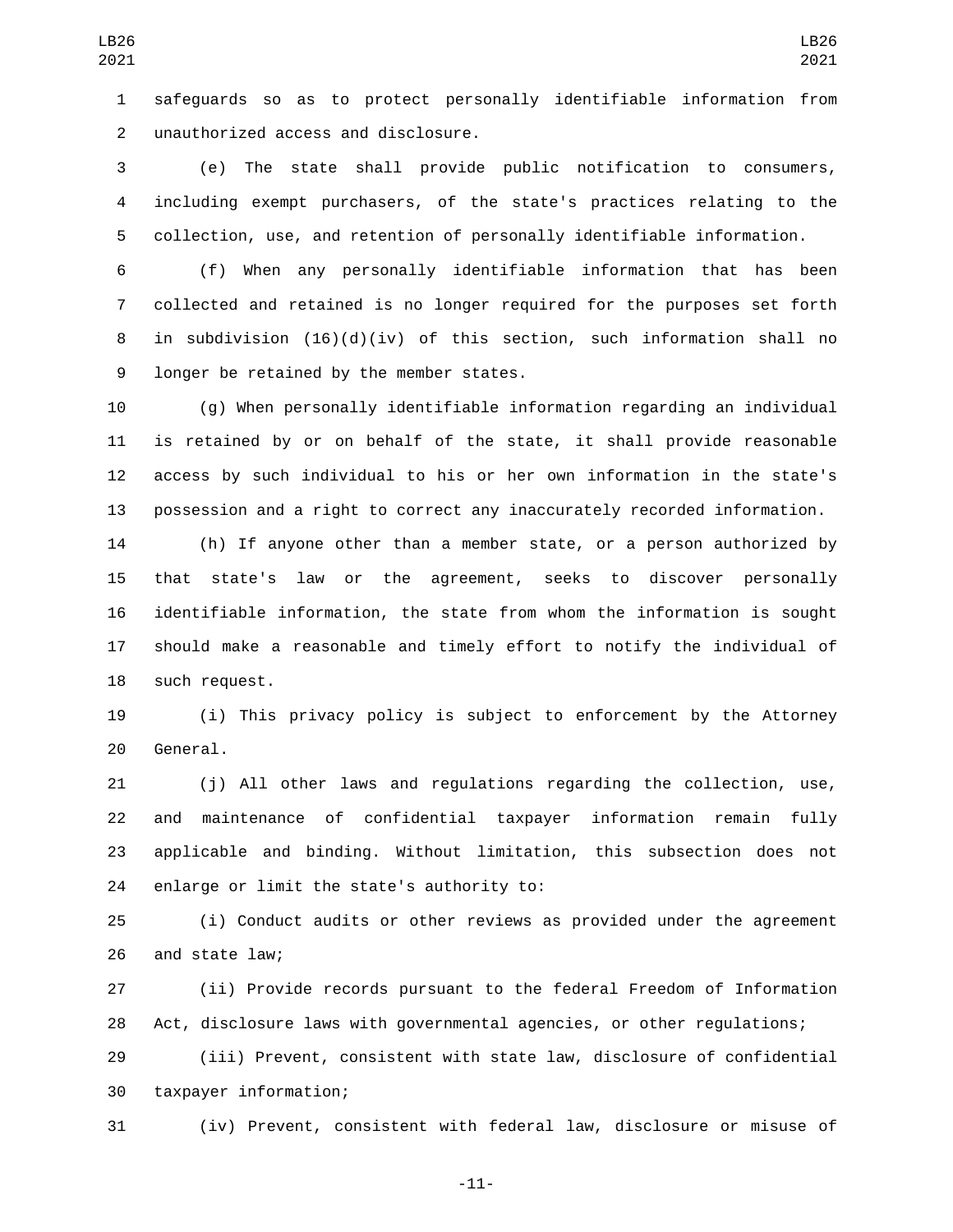federal return information obtained under a disclosure agreement with the 2 Internal Revenue Service; and

 (v) Collect, disclose, disseminate, or otherwise use anonymous data 4 for governmental purposes.

 Sec. 6. Section 77-2713, Reissue Revised Statutes of Nebraska, is 6 amended to read:

 77-2713 (1) Any person required under the provisions of sections 77-2701.04 to 77-2713 and section 4 of this act to collect, account for, or pay over any tax imposed by the Nebraska Revenue Act of 1967 who willfully fails to collect or truthfully account for or pay over such tax and any person who willfully attempts in any manner to evade any tax imposed by such provisions of such act or the payment thereof shall, in addition to other penalties provided by law, be guilty of a Class IV 14 felony.

 (2) Any person who willfully aids or assists in, procures, counsels, or advises the preparation or presentation of a false or fraudulent return, affidavit, claim, or document under or in connection with any matter arising under sections 77-2701.04 to 77-2713 and section 4 of this act shall, whether or not such falsity or fraud is with the knowledge or consent of the person authorized or required to present such return, affidavit, claim, or document, be guilty of a Class IV felony.

 (3) A person who engages in business as a retailer in this state without a permit or permits or after a permit has been suspended and each officer of any corporation which so engages in business shall be guilty of a Class IV misdemeanor. Each day of such operation shall constitute a 26 separate offense.

 (4) Any person who gives a resale certificate to the seller for property which he or she knows, at the time of purchase, is purchased for the purpose of use rather than for the purpose of resale, lease, or rental by him or her in the regular course of business shall be guilty of 31 a Class IV misdemeanor.

-12-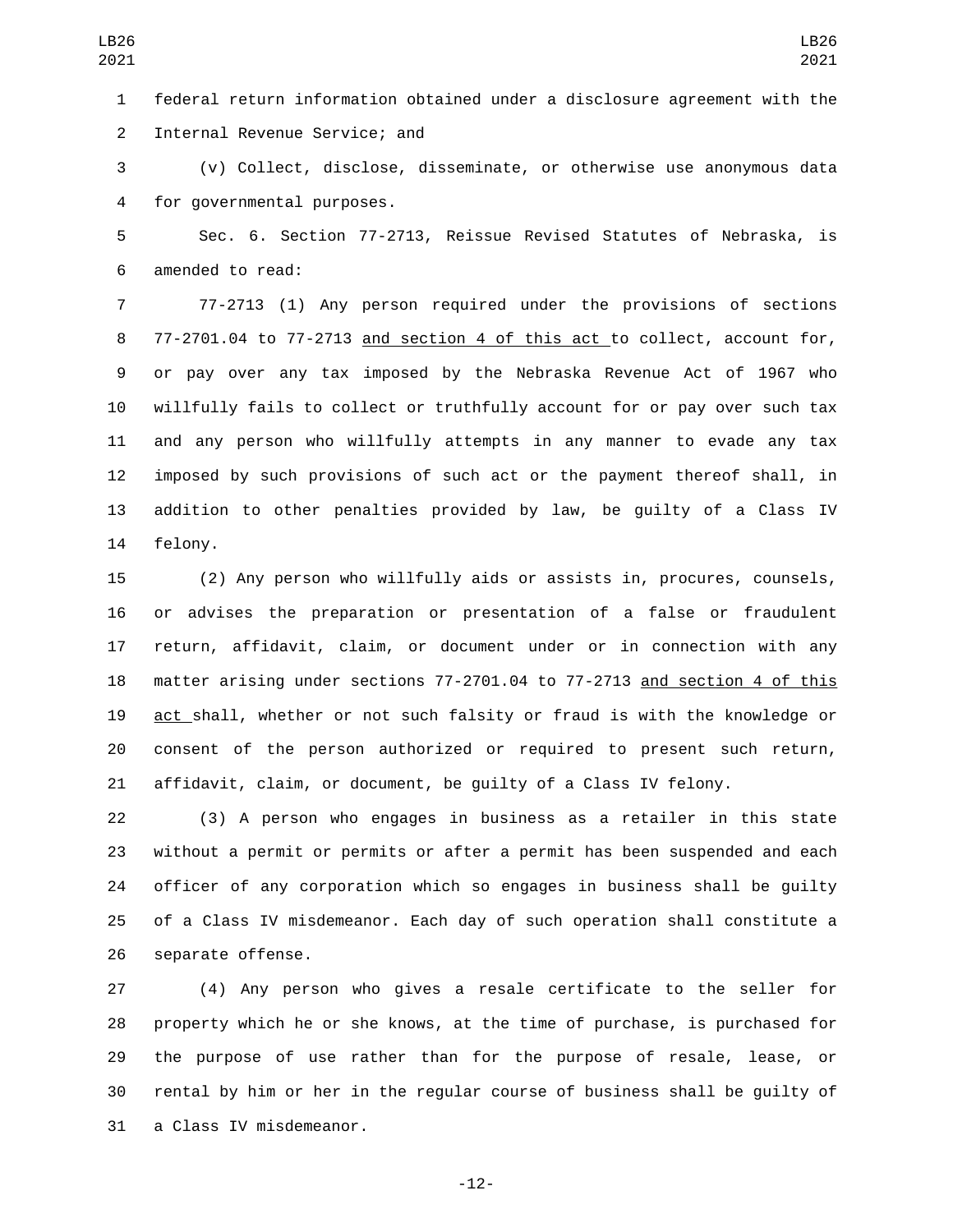(5) Any violation of the provisions of sections 77-2701.04 to 77-2713 and section 4 of this act, except as otherwise provided, shall be 3 a Class IV misdemeanor.

 (6) Any prosecution under sections 77-2701.04 to 77-2713 and section 4 of this act shall be instituted within three years after the commission of the offense. If such offense is the failure to do an act required by any of such sections to be done before a certain date, a prosecution for such offense may be commenced not later than three years after such date. The failure to do any act required by sections 77-2701.04 to 77-2713 and section 4 of this act shall be deemed an act committed in part at the principal office of the Tax Commissioner. Any prosecution under the provisions of the Nebraska Revenue Act of 1967 may be conducted in any county where the person or corporation to whose liability the proceeding relates resides or has a place of business or in any county in which such criminal act is committed. The Attorney General shall have concurrent jurisdiction with the county attorney in the prosecution of any offenses under the provisions of the Nebraska Revenue Act of 1967.

 Sec. 7. Section 77-27,223, Reissue Revised Statutes of Nebraska, is 19 amended to read:

 77-27,223 A county may raise revenue by levying and collecting a license or occupation tax on any person, partnership, limited liability company, corporation, or business engaged in the sale of admissions to recreational, cultural, entertainment, or concert events that are subject to sales tax under sections 77-2701.04 to 77-2713 and section 4 of this act that occur outside any incorporated municipality, but within the boundary limits of the county. The tax shall be uniform in respect to the class upon which it is imposed. The tax shall be based upon a certain percentage of gross receipts from sales in the county of the person, partnership, limited liability company, corporation, or business, and may include sales of other goods and services at such locations and events, not to exceed one and one-half percent. A county may not impose the tax

-13-